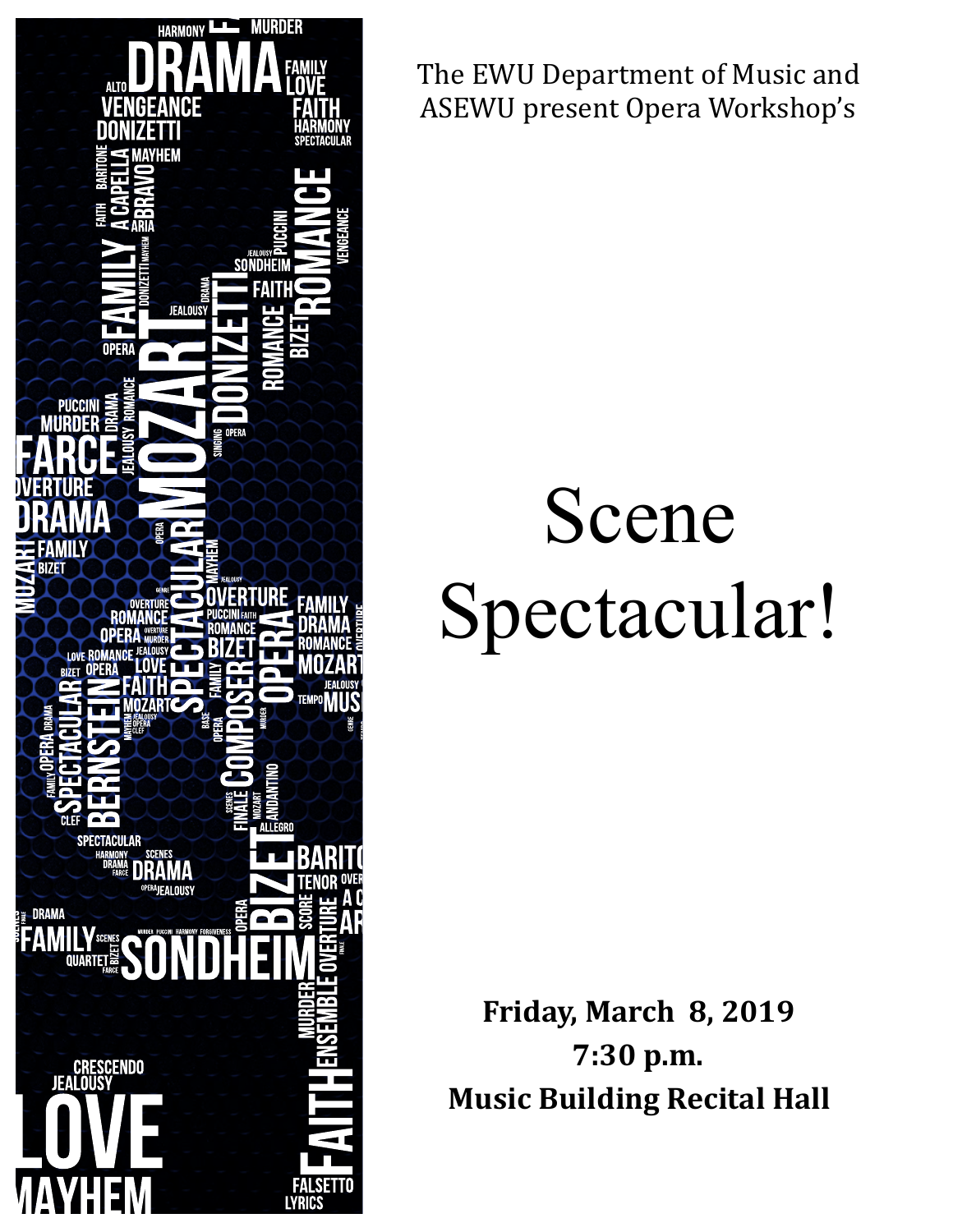## **Company**

| Svetlana Bilous       | Johnathon Harding   | Carmyn Parks      |
|-----------------------|---------------------|-------------------|
| <b>Presley DePuis</b> | <b>Brodin Jones</b> | <b>Grace Rowe</b> |
| Bella Garcia Y Lauer  | Alex Maine          | Christian Skok    |
| Melissa Gren          | Haley Maughan       | Autumn Tucker     |
| Rachel Hansen         | Cheyan Nelson       | Nicole Wiley      |

## **Production**

# **Director's Note**

Welcome to Scene Spectacular 2019! Scenes programs are an important part of every vocalist's education. Each scene provides the singer an opportunity to work on dramatic literature, hone performance skills, and develop collaborative artistry, without the physical pressure of performing an entire role. Tonight's program features selections from some of the world's most beloved operas and musicals as well as some newer works you may have never heard before. We hope you enjoy the show!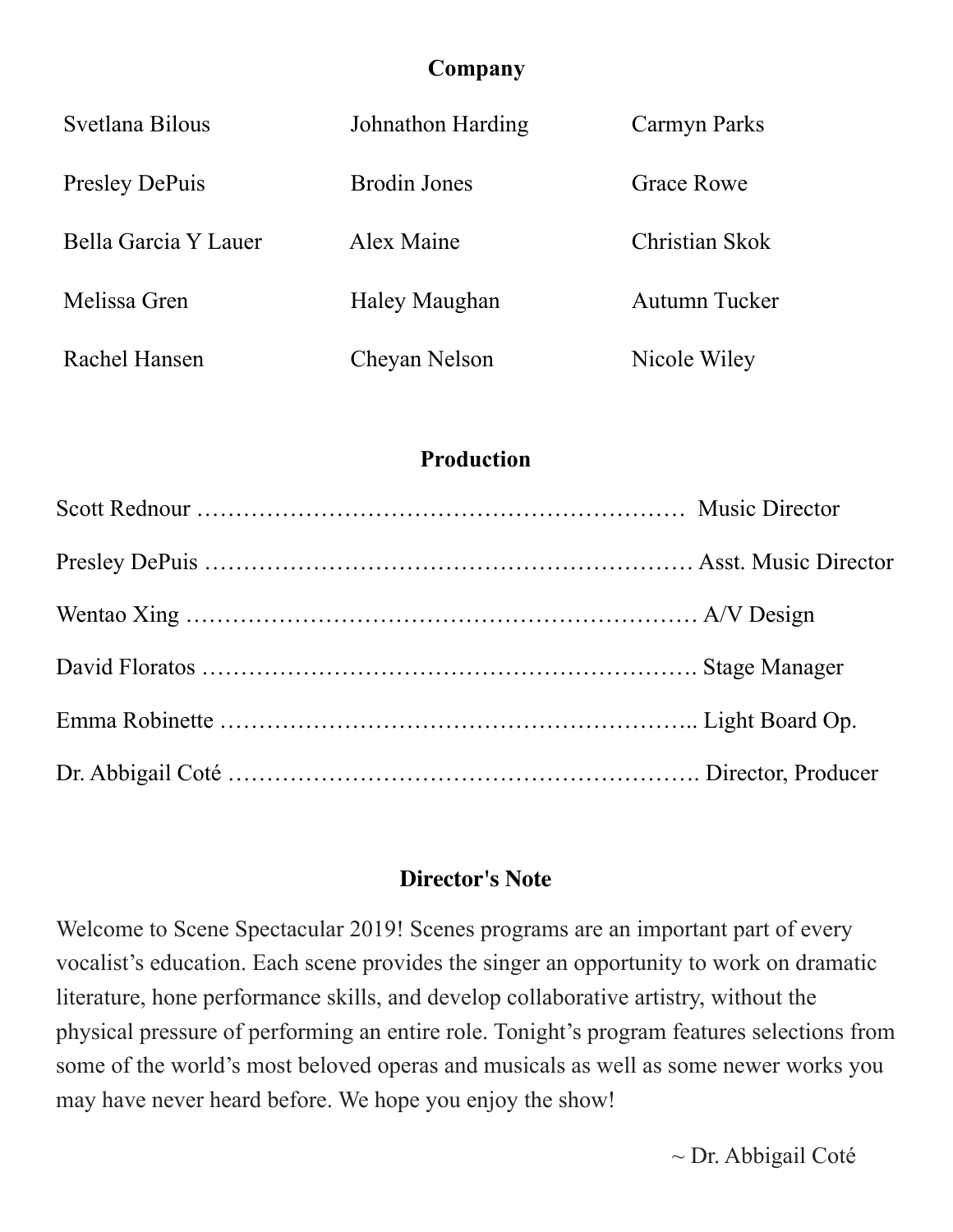| <b>Va Pensiero</b>                          | Giuseppi Verdi (1813-1901)            |  |  |
|---------------------------------------------|---------------------------------------|--|--|
| I Wanna Be a Producer                       | Mel Brooks (1926)                     |  |  |
| <b>The Fly Duet</b>                         | Jacques Offenbach (1819-1880)         |  |  |
| Romance                                     | Stephen Schwartz (1948)               |  |  |
| Bei Männer welche Liebe Fühlen              | Wolfgang Amadeus Mozart (1756-1791)   |  |  |
| <b>The I Love You Song</b>                  | William Finn (1952)                   |  |  |
| Spi pust angeli                             | Pytor Tchaikovsky (1840-1893)         |  |  |
| Do You Remember                             | Dan Daly (1989)                       |  |  |
| Sonata a lagrimar                           | George Friedrich Handel (1684-1759)   |  |  |
| There's the hussy herself!                  | Thomas Pasatieri (1945)               |  |  |
| <b>INTERMISSION</b>                         |                                       |  |  |
| Love is My Legs                             | David Yazbek (1961)                   |  |  |
| Che fiero momento- Che faro senza Euridice? | Christoph Willibald Gluck (1714-1787) |  |  |
| <b>The Funeral Sequence</b>                 | Jason Robert Brown (1985)             |  |  |
| <b>Come to Jesus</b>                        | Adam Guettell (1964)                  |  |  |
| <b>On the Willows</b>                       | Stephen Schwartz (1948)               |  |  |
| Inneggiamo al Signor non é morto            | Pietro Mascagni (1863-1945)           |  |  |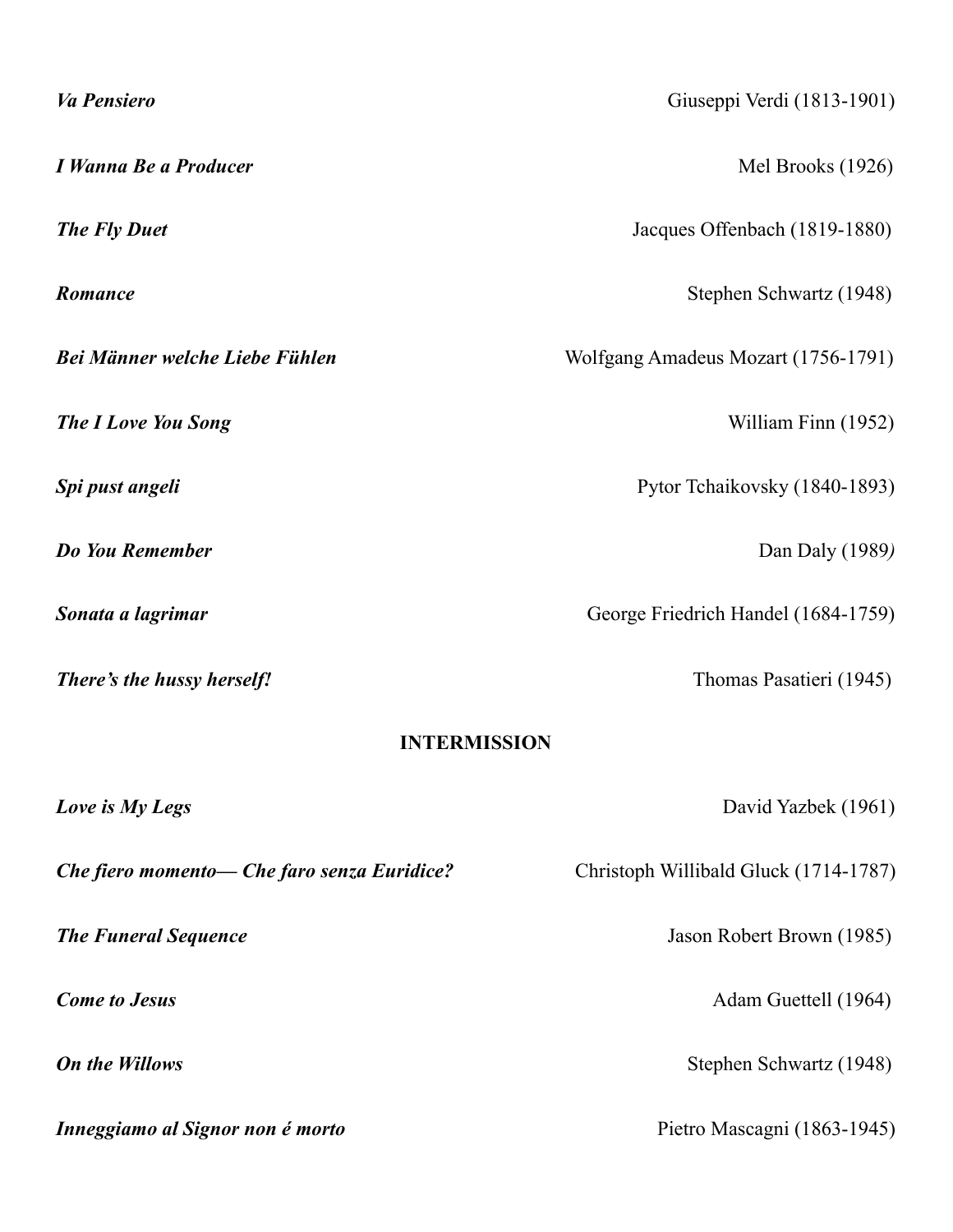### *Nabucco: Va Pensiero!*

Company

Nabucco centers around the power struggle between Egyptian royalty and their slaves. In this scene, the slaves sing a chorus preying for freedom. This chorus became Italy's unofficial national anthem after the opera's premiere in 1841.

#### **The Producers:** *I Wanna Be a Producer!*

Leo Bloom: Christian Skok Mr. Marks: Johnathon Harding Company

Leo Bloom, a meek accountant, dreams of another life.

#### **Orpheus in the Underworld:** *The Fly Duet*

Eurydice: Haley Maughan Juno: Johnathon Harding

Orpheus in the Underworld is a comedic take on the Orpheus legend. In this version, Eurydice has been captured by Pluto and is very bored with her situation. Juno, who has been coveting Eurydice from afar, transforms into a fly so he can fly into her room and seduce her. Eurydice, however, has other plans for the little fly.

#### **The Bakers Wife:** *Romance*

Hortense: Grace Rowe Denise: Cheyan Nelson Inez: Autumn Tucker Therese: Bella Garcia y Lauer Nicole: Haley Maughan

The ladies of a small French village lament the pitfalls of romantic relationships.

#### **Die Zauberflöte:** *Bei Männern welche Liebe Fühlen*

Pamina: Rachel Hansen Papageno: Presley DePuis

Papageno, a quirky bird-man, is sad that he can not find a Papagenna. Pamina reassures him that love comes to every creature. Both sing of the magic qualities of love.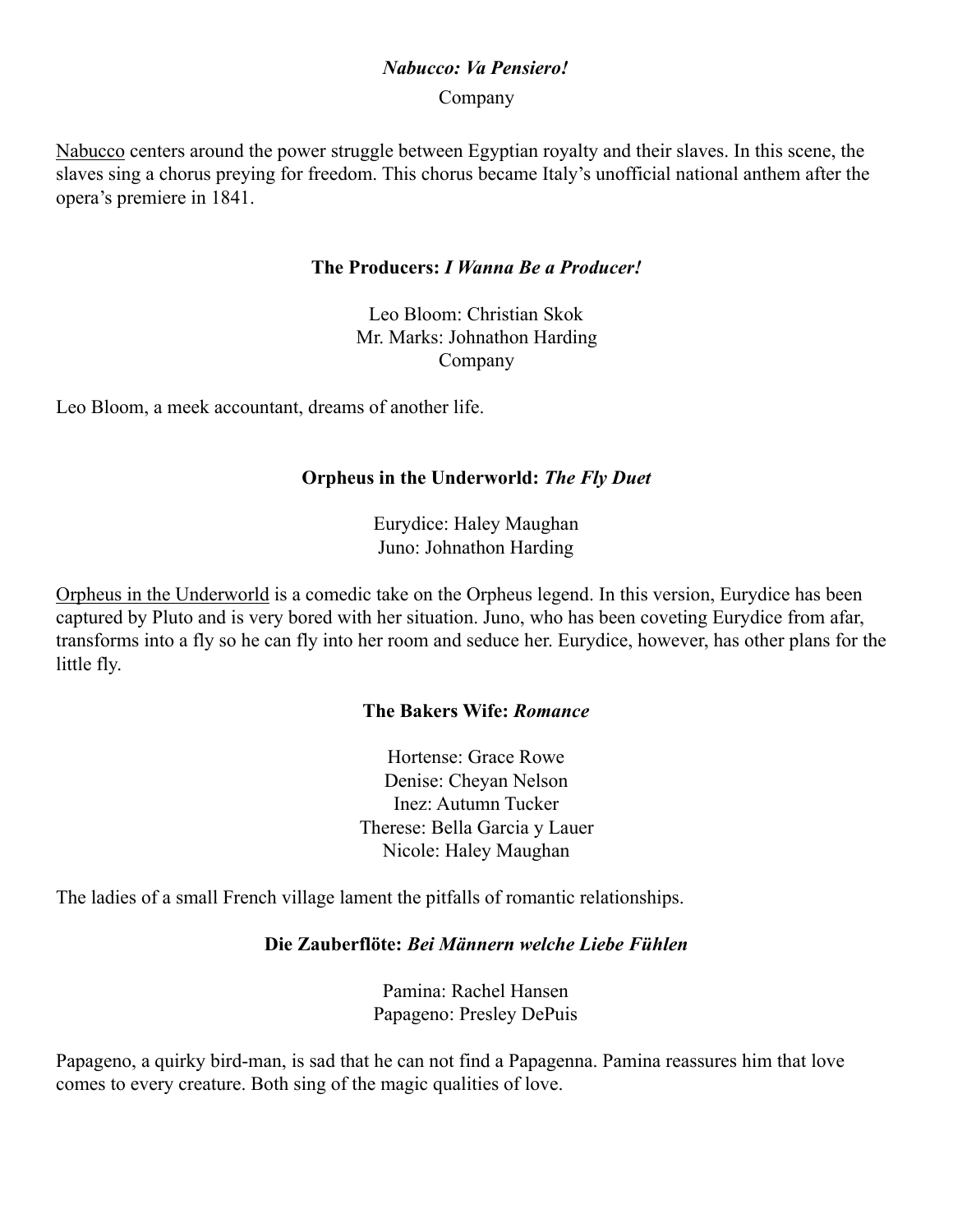#### **The 25th Annual Putnam County Spelling Bee:** *The I Love You Song*

Olive's Mom: Nicole Wiley Olive's Dad: Alex Maine Olive: Carmyn Parks

Olive is competing for a chance to attend the national spelling bee, but her parents have not come to watch her compete. She dreams of supportive parents while spelling the word "chimerical."

#### **Iolanta:** *Spi pust angeli…*

Brigitte: Rachel Hansen Laura: Svetlana Bilous Martha: Melissa Gren

Three handmaidens sing Princess Iolanta to sleep.

#### **The Banshee:** *Do You Remember*

Jenna: Carmyn Parks Maya: Grace Rowe

Maya is a mute living in the forest with her mother and Aunt Jenna. Maya's mother is a witch obsessed with finding a way to restore Maya's voice. The last spell did not work and left Maya injured and morose. Jenna sings a sweet song to cheer up her niece.

#### **Giulio Cesare:** *Sonata a lagrimar…*

Cornelia: Nicole Wiley Sextus: Rachel Hansen

Sextus has been sentenced to death by the Pharaoh during Ceasar's campaign to conquer Egypt. Cornelia comes to say a final goodbye to her beloved son before he is put to death.

#### **Signor Deluso:** *There's the hussy herself!*

Clara: Autumn Tucker Rosine: Grace Rowe Célie: Haley Maughan Deluso: Presley DePuis Léon: Brodin Jones

Clara believes her husband Deluso is having an affair with Célie and decides to confront her. Léon and Célie are in love with each other, but Léon believes Célie is actually married to Deluso. A fight between the couples ensues, until Rosine, Célie's clarifies the confusion. The couples reconcile and go off to live happily ever after.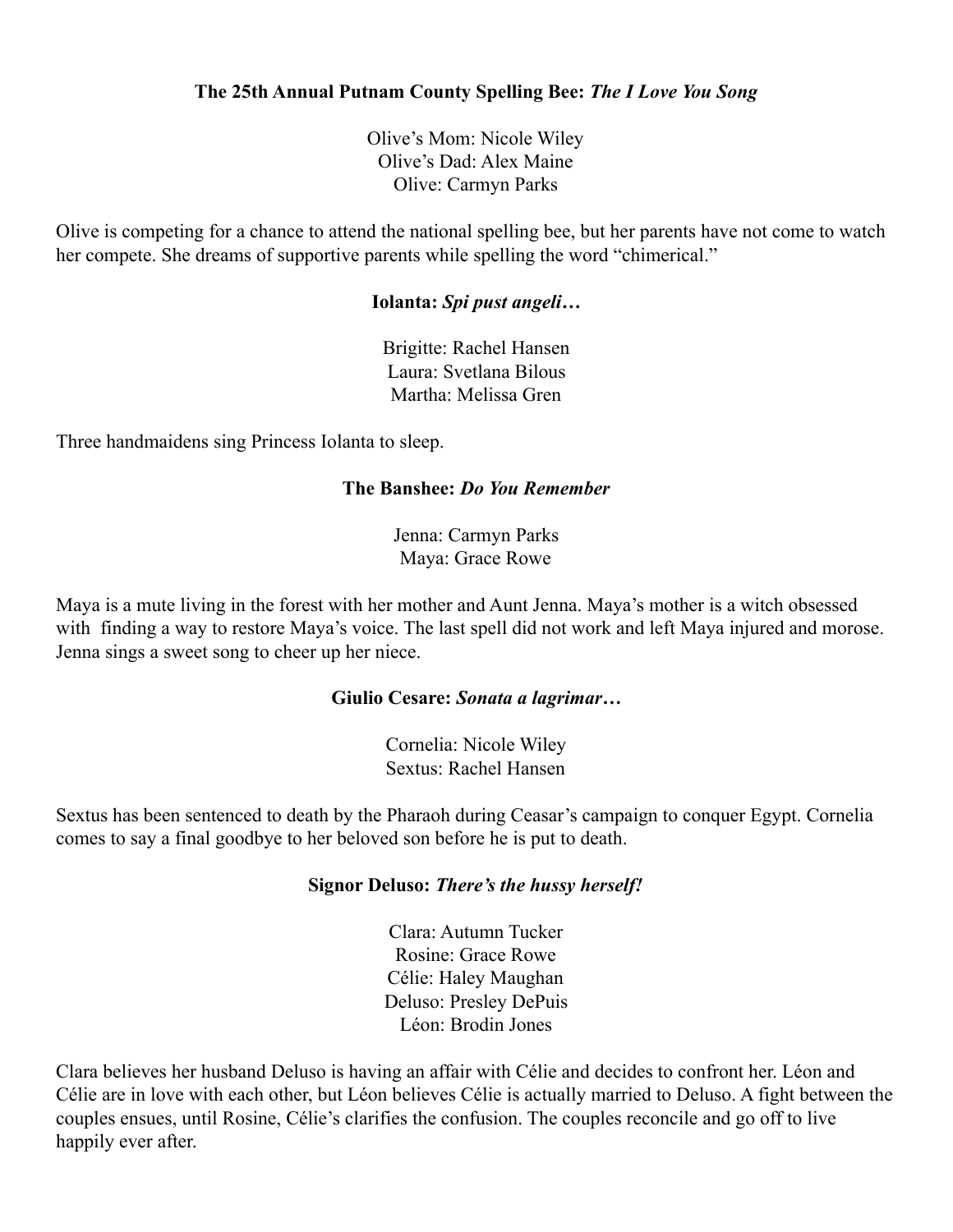#### **Dirty Rotten Scoundrels:** *Love is My Legs*

Freddy: Alex Maine Christine: Autumn Tucker

Freddy attempts to con Christine by convincing her he's a poor invalid. However, Christine is in on the con and is scamming Freddy at the same time!

#### **Orfeo:** *Che fiero momento— Che faro senza Euridice*

Euridice: Carmyn Parks Orfeo: Svetlana Bilous

Orfeo has successfully rescued Euridice from the Elysian Fields and is trying to lead her back to earth. However, Euridice is confused and can not understand where they are going. The Gods have forbidden Orfeo to look at Euridice. In a desperate moment, Orfeo turns to look at her, only to watch her die before his eyes.

#### **Parade:** *The Funeral Sequence*

Frankie: Brodin Jones Company

Marietta mourns the death of Mary Phagan, a young girl who was murdered in the basement of the local pencil factory where she worked.

#### **Myths and Hymns:** *Come to Jesus*

Emily: Bella Garcia y Lauer Matthew: Christian Skok

Emily and Matthew lament the end of their relationship and console themselves in their faith.

#### **Godspell:** *On the Willows*

Churchgoers: Autumn Tucker, Grace Rowe, Cheyan Nelson, Haley Maughan

Churchgoers sing a hymn praying God will console them in times of despair and pain.

#### **Cavalleria Rusticana:** *Inneggiamo al Signor non é morto!*

*Santuzza: Melissa Gren Company, EWU Symphonic Choir* 

As the town gathers for Easter mass, Santuzza prays God will save her from her loveless marriage and violent, cheating husband.